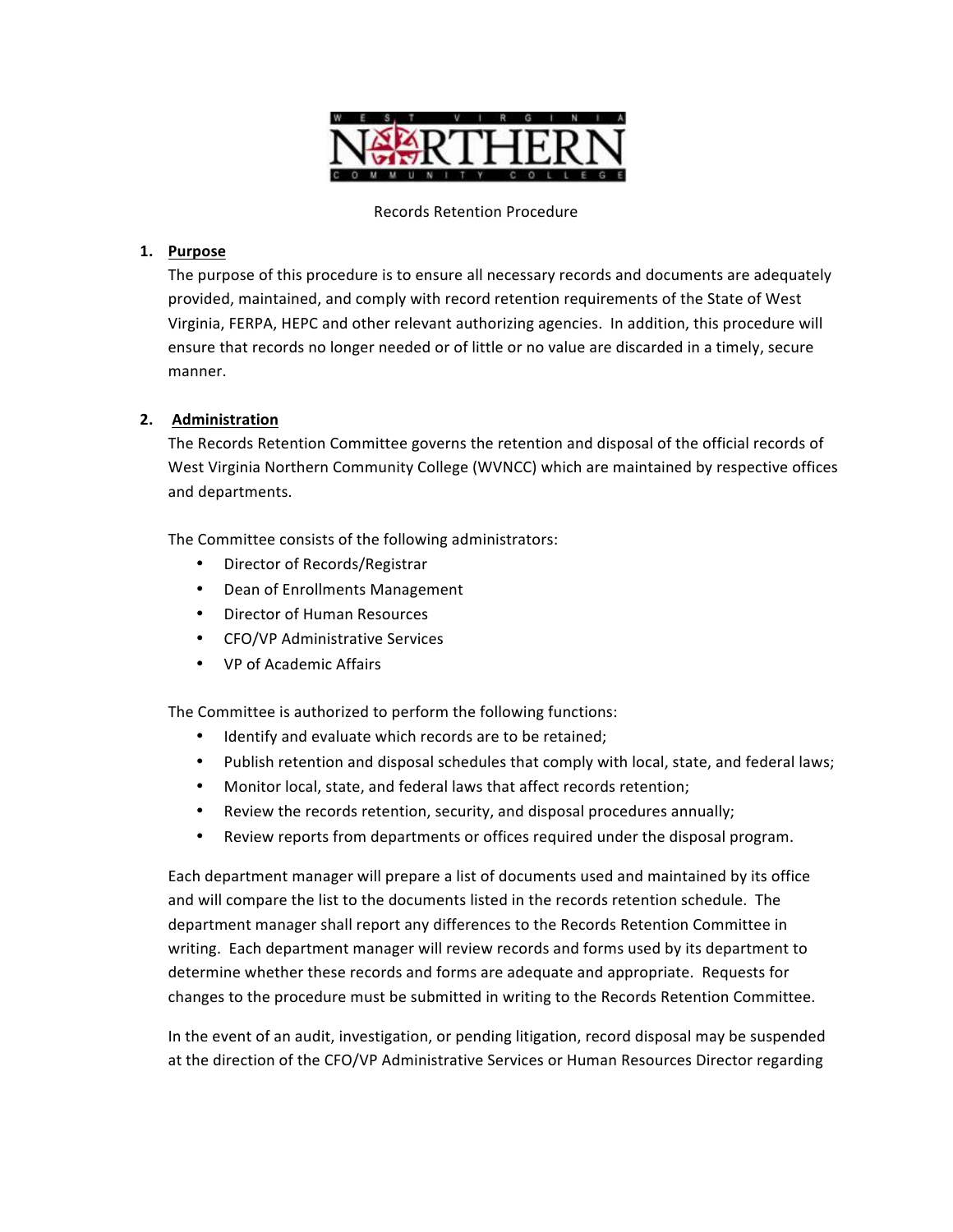personnel-related audits, investigations, or pending litigation. In addition, the CFO/VP Administrative Services and Director of Human Resources must be informed of any situation that may give rise to legal action as soon as the situation becomes apparent.

# **3. Applicability**

This procedure applies to all official records generated in any format in the ordinary course of WVNCC's operation, including both original and reproduced documents. Examples of said formats include, but are not limited to emails, voice and text messages, records stored on computer hard drives or disks, microfilmed, microfiche, or imaged records and those records maintained on paper, including handwritten notes.

# **4. Retention Schedule**

The following retention schedule is incorporated into this procedure by reference.

# **5. Disaster Recovery Plan**

Records maintained in off-site locations are addressed as part of WVNCC's Disaster Recovery Plan. This includes user profiles, documents, settings and other desktop environments. All profile data is retained for two (2) weeks. Individual files and or documents can be saved locally for indefinite periods of time.

WVNCC strives to adopt relevant, useful, and effective retention methods and practices that assist in the recovery of documents and data.

# **6. WVNET**

WVNCC's student information and finance data are housed and maintained by West Virginia Network (WVNET), which provides telecommunication and computing services to Colleges and Universities throughout West Virginia. Located in Morgantown, WV, WVNET is responsible for the backup and recovery of data housed and processed in Banner. Banner production databases are backed-up twice/week. Archive logs are backed-up daily. Backup copies are retained on file for 45 days.

The responsible department for all Banner-related data, reports, and information is Institutional Research.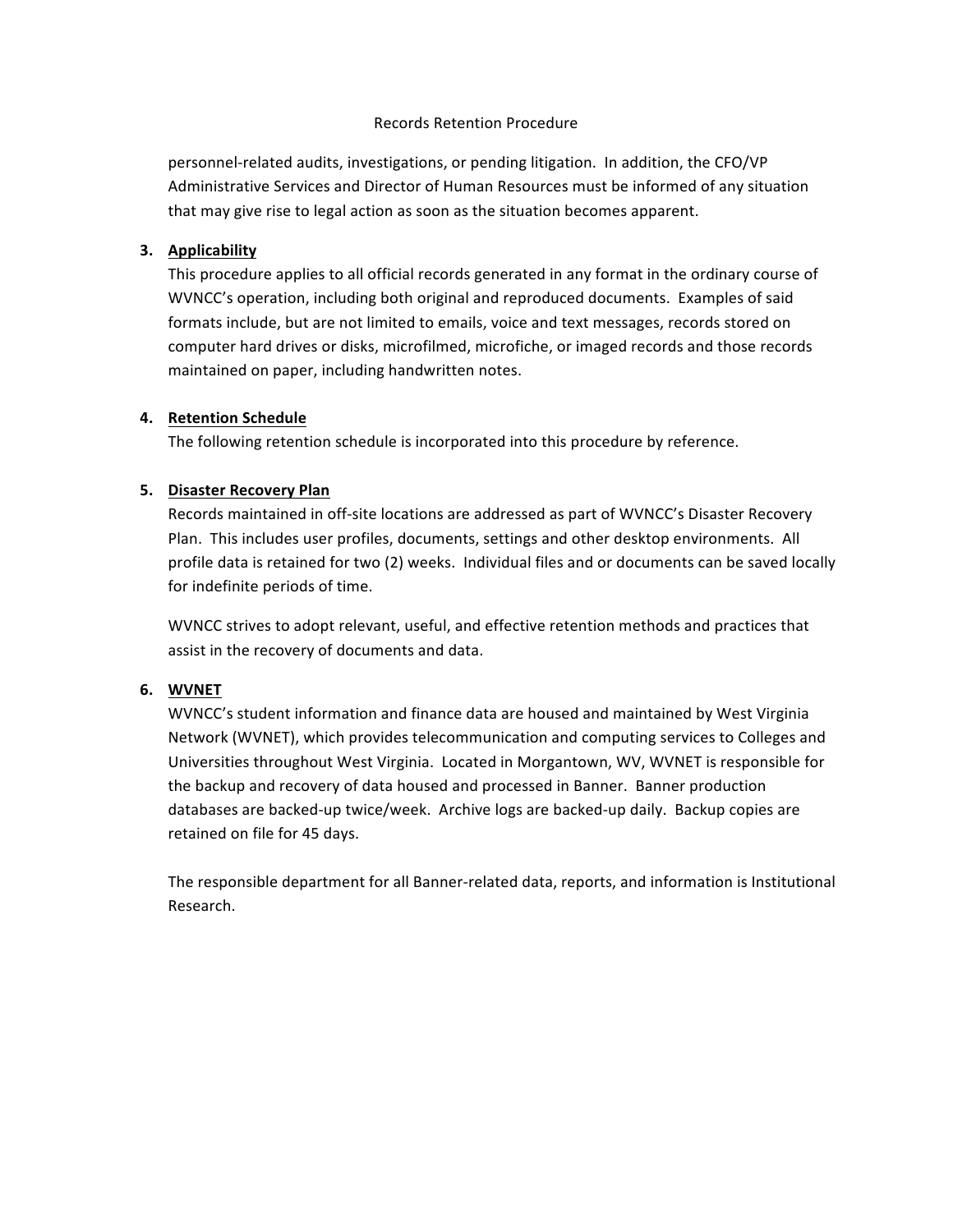| <b>Document</b>                       | <b>Responsible Department</b>   | Retention                          |
|---------------------------------------|---------------------------------|------------------------------------|
| <b>Annual Financial Reports</b>       | <b>Business Office</b>          | Permanent                          |
| <b>Bank Daily Deposits</b>            | <b>Business Office</b>          | 3 years                            |
| <b>Bank Statements and</b>            | <b>Business Office</b>          | 3 years                            |
| Reconciliations                       |                                 |                                    |
| <b>Budget Reports and Supporting</b>  | <b>Business Office</b>          | 4 years                            |
| Documentation                         |                                 |                                    |
| <b>Cancelled Checks</b>               | <b>Business Office</b>          | 8 years                            |
| <b>Expense Reports</b>                | <b>Business Office</b>          | 6 years                            |
| <b>Fixed Asset Inventory</b>          | <b>Business Office</b>          | 6 years                            |
| <b>Grant Awards and Supporting</b>    | <b>Business Office</b>          | 3 years after expiration of award  |
| Documentation                         |                                 |                                    |
| <b>Insurance Claims</b>               | <b>Business Office/Human</b>    | 10 years                           |
|                                       | Resources                       |                                    |
| <b>Insurance Policies</b>             | <b>Business Office</b>          | 4 years after expiration of policy |
| Journal Vouchers                      | <b>Business Office</b>          | 5 years                            |
| P-Card Reconciliation Logs            | <b>Business Office</b>          | 3 years                            |
| <b>Perkins Loan Documents</b>         | <b>Business Office</b>          | Permanent                          |
| <b>Purchase Orders</b>                | <b>Business Office</b>          | 4 years                            |
| Revenue and FTE Reports               | <b>Business Office</b>          | 5 years                            |
| <b>Services Contracts</b>             | <b>Business Office</b>          | 3 years after effective date       |
| <b>Vendor Contracts</b>               | <b>Business Office</b>          | 3 years after completion of        |
|                                       |                                 | contract                           |
| <b>Voucher Payments to Vendors</b>    | <b>Business Office</b>          | 4 years                            |
| <b>Academic Grievances</b>            | Vice President Academic Affairs | Permanent                          |
| <b>Student Grievances</b>             | Vice President Academic Affairs | Permanent                          |
| <b>Instructor Assignment Sheets</b>   | Vice President Academic Affairs | 5 years                            |
| <b>Material Safety Data Sheets</b>    | <b>Facilities</b>               | Permanent                          |
| <b>Financial Aid Loan Documents</b>   | <b>Financial Aid</b>            | 3 years after completion of        |
|                                       |                                 | award year                         |
| <b>Financial Aid Student Files</b>    | <b>Financial Aid</b>            | 3 years after completion of        |
|                                       |                                 | award year                         |
| Financial Aid Institutional           | <b>Financial Aid</b>            | 3 years after completion of        |
| Approval                              |                                 | award year                         |
| Scholarship Donor                     | <b>Financial Aid</b>            | 3 years after completion of        |
| Documentation                         |                                 | award year                         |
| <b>Employee Search Files</b>          | <b>Human Resources</b>          | Chosen Candidate - Length of       |
|                                       |                                 | Employment                         |
|                                       |                                 | Unsuccessful Candidate - 3 years   |
| <b>Employment Notifications</b>       | <b>Human Resources</b>          | Permanent                          |
| <b>Family Medical Leave Act Files</b> | Human Resources                 | Permanent                          |
| <b>Incident Reports</b>               | Human Resources                 | Permanent                          |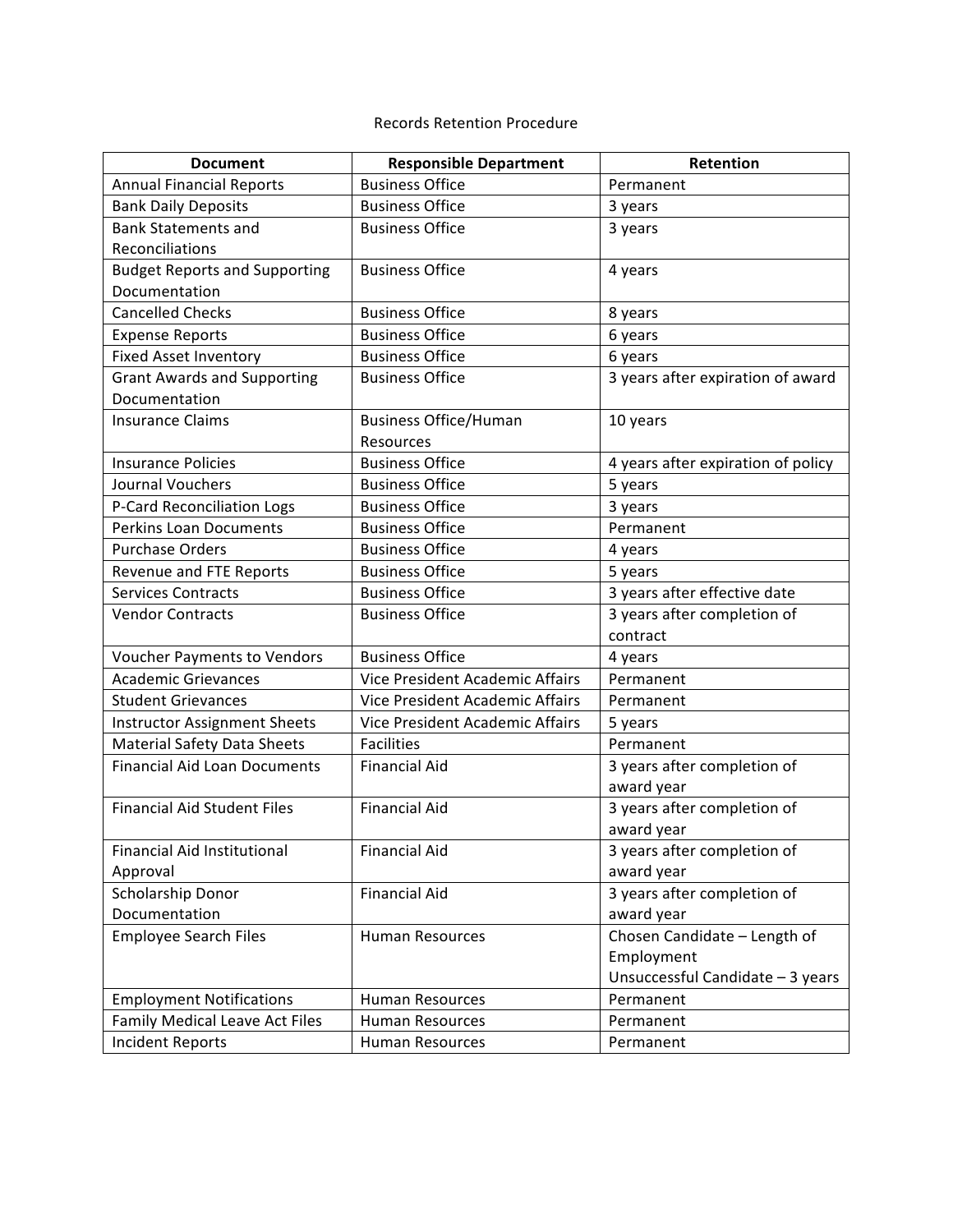| <b>Document</b>                    | <b>Responsible Department</b> | Retention                        |
|------------------------------------|-------------------------------|----------------------------------|
| <b>Instructor Contracts</b>        | <b>Human Resources</b>        | Permanent                        |
| Letters of Intent                  | <b>Human Resources</b>        | Permanent                        |
| Payroll Employee Files - Active    | <b>Human Resources</b>        | Permanent                        |
| Payroll Employee Files - Inactive  | Human Resources               | Permanent                        |
| Payroll Registers/Reports          | <b>Human Resources</b>        | 10 years                         |
| Personnel Files - Active           | <b>Human Resources</b>        | Permanent                        |
| Personnel Files - Inactive         | <b>Human Resources</b>        | Permanent                        |
| <b>Training Contracts</b>          | <b>Human Resources</b>        | Permanent                        |
| $W-2$                              | <b>Human Resources</b>        | Permanent                        |
| <b>Litigation Files</b>            | <b>Human Resources</b>        | Permanent                        |
| E Mail                             | <b>Information Technology</b> | 90 days                          |
| <b>Banner Finance Data</b>         | <b>Institutional Research</b> | Permanent                        |
| <b>Banner Financial Aid Data</b>   | <b>Institutional Research</b> | Permanent                        |
| <b>Banner Student Data</b>         | <b>Institutional Research</b> | Permanent                        |
| Survey Response Data               | <b>Institutional Research</b> | 2 years                          |
| <b>IPEDS Reports</b>               | <b>Institutional Research</b> | Permanent                        |
| <b>Federally Mandated Reports</b>  | <b>Institutional Research</b> | Permanent                        |
| <b>State Mandated Reports</b>      | <b>Institutional Research</b> | Permanent                        |
| <b>Student Course Evaluations</b>  | <b>Institutional Research</b> | 2 years                          |
| <b>WVNCC Warehoused Data</b>       | <b>Institutional Research</b> | Permanent                        |
| <b>College Mandated Reports</b>    | <b>Institutional Research</b> | 5 years                          |
| <b>Board of Governor's Minutes</b> | <b>Presidents Office</b>      | Permanent                        |
| Academic Record                    | Registrar                     | Permanent                        |
| Application for Admission          | Registrar                     | 5 years after semester of        |
|                                    |                               | application                      |
| Authorization of Student Petition  | Registrar                     | 5 years after graduation or date |
| for Alteration in Graduation       |                               | of last attendance               |
| Requirements                       |                               |                                  |
| Change of Address                  | Registrar                     | 3 years after date submitted     |
| Change of Grade                    | Registrar                     | Permanent                        |
| Change of Major                    | Registrar                     | 5 years                          |
| Class Lists                        | Registrar                     | Permanent                        |
| <b>Class Schedule</b>              | Registrar                     | Permanent                        |
| <b>College Catalogs</b>            | Registrar                     | Permanent                        |
| Commencement Program               | Registrar                     | Permanent                        |
| Correspondence, Relevant           | Registrar                     | 5 years after graduation or date |
|                                    |                               | of last attendance               |
| Credit By Exam Reports/Scores      | Registrar                     | 5 years after graduation date    |
| (CLEP, AP, etc)                    |                               |                                  |
| Degree Audit Record                | Registrar                     | 5 years after graduation or date |
|                                    |                               | of last attendance               |